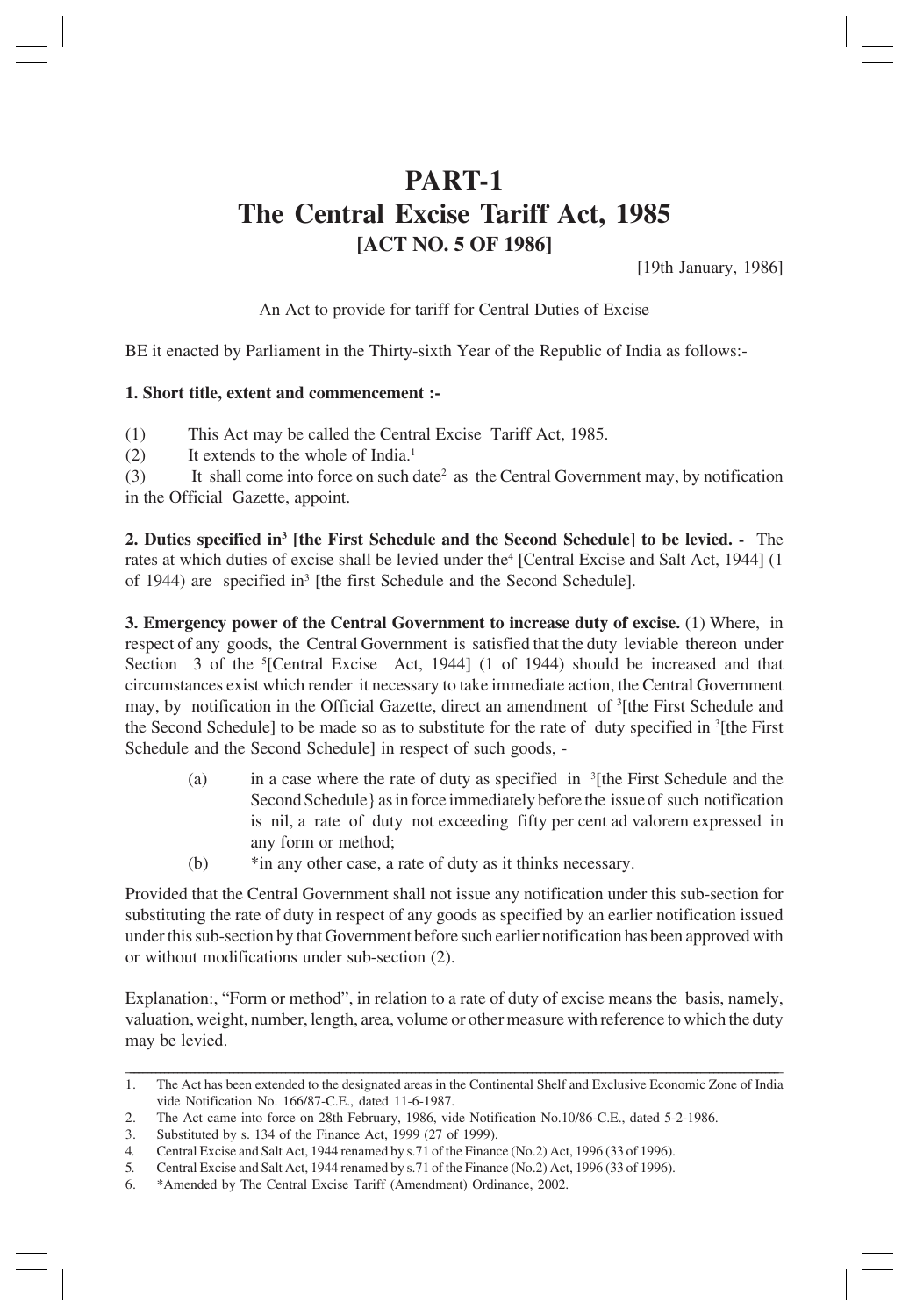(2) Every notification under sub-section (1) shall be laid before each House of Parliament, if it is sitting, as soon as may be after the issue of the notification, and if it is not sitting, within seven days of its re-assembly, and the Central Government shall seek the approval of Parliament to the notification by a resolution moved within a period of fifteen days beginning with the day on which the notification is so laid before the House of the People and if Parliament makes any modification in the notification or directs that the notification should cease to have effect, the notification shall thereafter have effect only in such modified form or be of no effect, as the case may be, but without prejudice to the validity of anything previously done thereunder.

(3) For the removal of doubts, it is hereby declared that any notification issued under subsection (1), including any such notification approved or modified under sub-section (2), may be rescinded by the Central Government at any time by notification in the Official Gazette.

**4. Consequential amendments of, and construction of references to the First Schedule to Act 1 of 1944 —** (1)**<sup>1</sup>**In the [Central Excise Act, 1944], -

- (a) for the words "First Schedule", wherever they occur, the words and figures "Schedule to the Central Excise Tariff Act 1985" shall be substituted;
- (b) in section 2, for clause (f), the following clause shall be substituted, namely:-
	- (f) "manufacture" includes any process, -
	- (i) incidental or ancillary to the completion of a manufactured product;
	- (ii) which is specified in relation to any goods in the Section or Chapter Notes of the Schedule to the Central Excise Tariff Act, 1985 as amounting to manufacture,

and the word "manufacturer" shall be construed accordingly and shall include not only a person who employs hired labour in the production or manufacture of excisable goods, but also any person who engages in their production or manufacture on his own account;

(c) the First Schedule shall be omitted.

(2) Any reference to the expression "First Schedule to the 2 [Central Excise Act, 1944] (1 of 1944)" in any Central Act shall, on and after the commencement of this Act, be construed as a reference to the Schedule to this Act.

#### $^{2}5.$ **5. Power of Central Government to amend First and Second Schedules.**

\_\_\_\_\_\_\_\_\_\_\_\_\_\_\_\_\_\_\_\_\_\_\_\_\_\_\_\_\_\_\_\_\_\_\_\_\_\_\_\_\_\_\_\_\_\_\_\_\_\_\_\_\_\_\_\_\_\_\_\_\_\_\_\_\_\_\_\_\_\_\_\_\_\_\_\_\_\_\_\_\_\_\_\_\_\_\_\_\_\_\_\_\_\_\_\_\_\_\_\_\_\_\_\_\_\_\_\_\_\_\_\_\_\_\_\_\_\_\_\_\_\_\_\_\_\_\_\_\_\_\_\_\_\_\_\_\_\_\_\_\_\_\_\_\_\_\_\_\_\_\_ (1) Where the Central Government is satisfied that it is necessary so to do in the public interest, it may, by notification in the Official Gazette, amend the First Schedule and the Second Schedule:

<sup>1.</sup> Central Excise and Salt Act, 1944 renamed by s.71 of the Finance (No.2) Act, 1996 (33 of 1996)

<sup>2.</sup> Inserted vide The Central Excise Tariff (Amendment) Act, 2004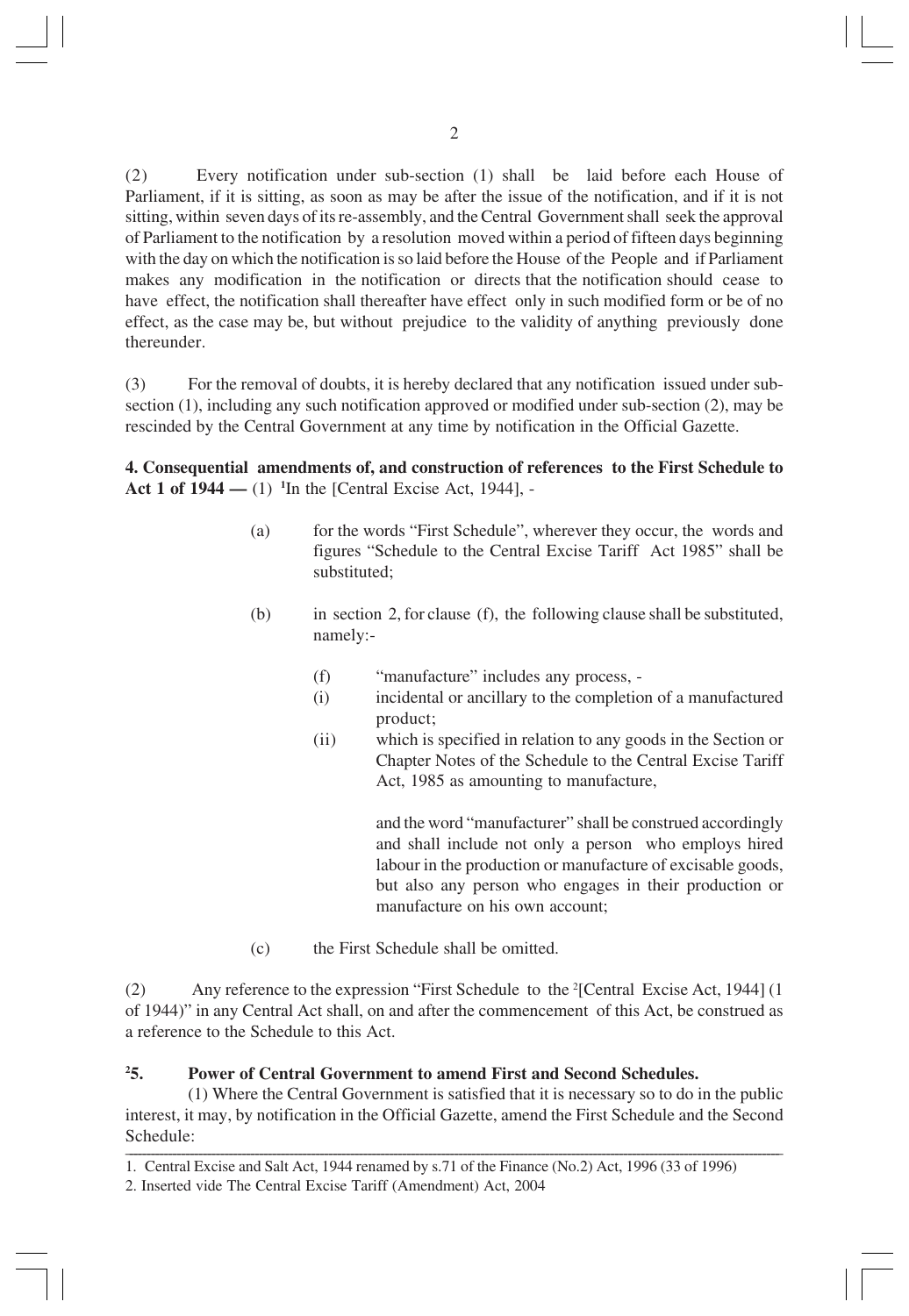Provided that such amendment shall not alter or affect in any manner the rates specified in the First Schedule and the Second Schedule in respect of goods at which duties of excise shall be leviable on the goods under the Central Excise Act, 1944.

(*2*) Every notification issued under sub-section (*1*) shall be laid, as soon as may be after it is issued, before each House of Parliament, while it is in session, for a total period of thirty days which may be comprised in one session or in two or more successive sessions, and if, before the expiry of the session immediately following the session or the successive sessions aforesaid, both Houses agree in making any modification in the notification or both Houses agree that the notification should not be issued, the notification shall thereafter have effect only in such modified form or be of no effect, as the case may be; so, however, that any such modification or annulment shall be without prejudice to the validity of anything previously done under that notification.''.

#### **2. General rules for the interpretation of this Schedule**

Classification of goods in this Schedule shall be governed by the following principles:

1. The titles of Sections, Chapters and Sub-Chapters are provided for ease of reference only; for legal purposes, classification shall be determined according to the terms of the headings and any relative Section or Chapter Notes and, provided such headings or Notes do not otherwise require, according to the following provisions.

2. (*a*) Any reference in a heading to an article shall be taken to include a reference to that article incomplete or unfinished, provided that, as presented, the incomplete or unfinished article has the essential character of the complete or finished article. It shall also be taken to include a reference to that article complete or finished (or falling to be classified as complete or finished by virtue of this rule), presented unassembled or disassembled.

(*b*) Any reference in a heading to a material or substance shall be taken to include a reference to mixtures or combinations of that material or substance with other materials or substances. Any reference to goods of a given material or substance shall be taken to include a reference to goods consisting wholly or partly of such material or substance. The classification of goods consisting of more than one material or substance shall be according to the principles of rule 3.

3. When by application of rule 2(*b*) or for any other reason, goods are, *prima facie*, classifiable under two or more headings, classification shall be effected as follows:

(*a*) the heading which provides the most specific description shall be preferred to headings providing a more general description. However, when two or more headings each refer to part only of the materials or substances contained in mixed or composite goods or to part only of the items in a set put up for retail sale, those headings are to be regarded as equally specific in relation to those goods, even if one of them gives a more complete or precise description of the goods.

(*b*) mixtures, composite goods consisting of different materials or made up of different components, and goods put up in sets for retail sale, which cannot be classified by reference to (*a*), shall be classified as if they consisted of the material or component which gives them their essential character, insofar as this criterion is applicable.

(*c*) when goods cannot be classified by reference to (*a*) or (*b*), they shall be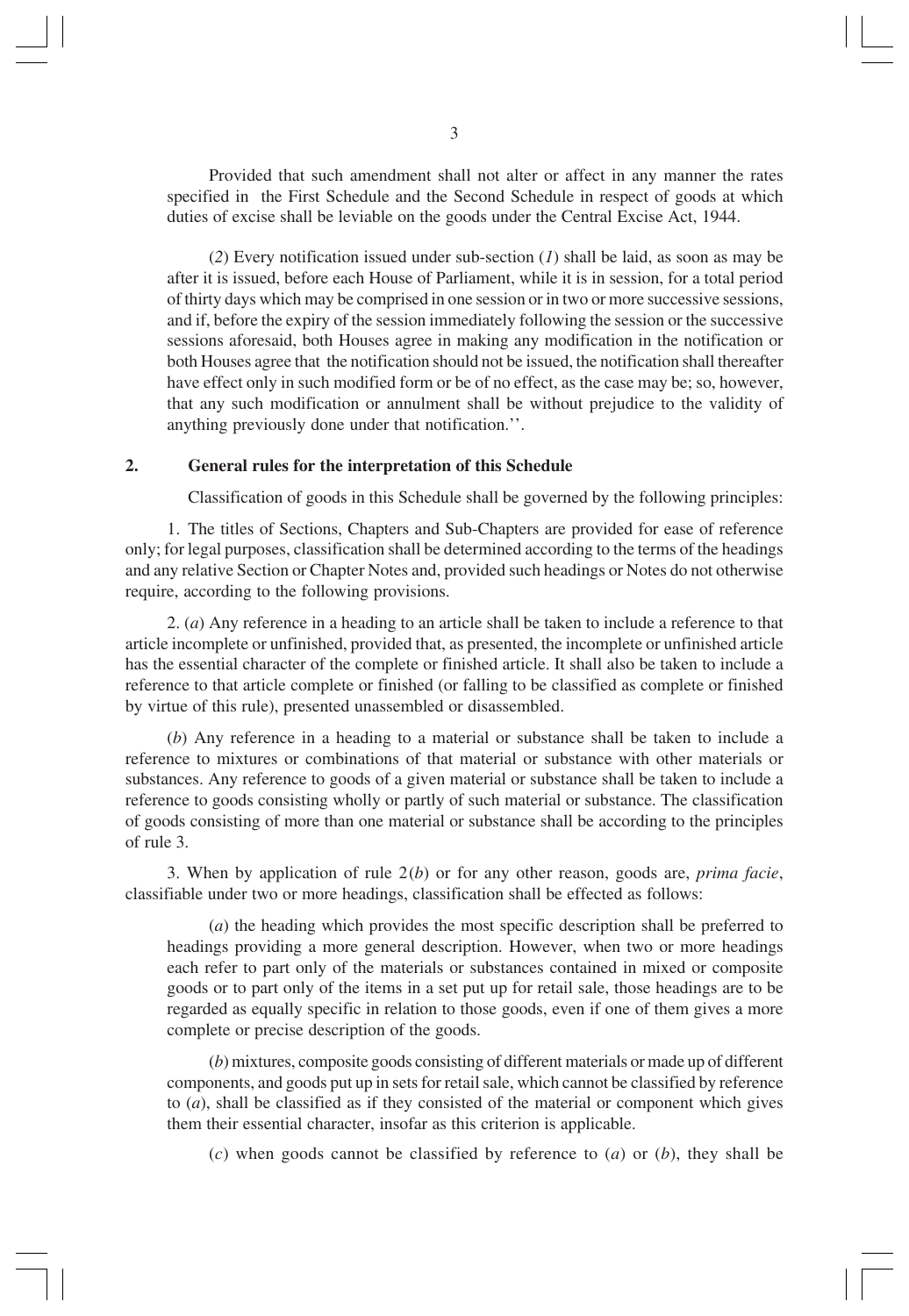classified under the heading which occurs last in numerical order among those which equally merit consideration.

4. Goods which cannot be classified in accordance with the above rules shall be classified under the heading appropriate to the goods to which they are most akin.

5. In addition to the foregoing provisions, the following rules shall apply in respect of the goods referred to therein:

(*a*) camera cases, musical instrument cases, gun cases, drawing instrument cases, necklace cases and similar containers, specially shaped or fitted to contain a specific article or set of articles, suitable for long-term use and presented with the articles for which they are intended, shall be classified with such articles when of a kind normally sold therewith. This rule does not, however, apply to containers which give the whole its essential character;

(*b*) subject to the provisions of (*a*) above, packing materials and packing containers presented with the goods therein shall be classified with the goods if they are of a kind normally used for packing such goods. However, this provision does not apply when such packing materials or packing containers are clearly suitable for repetitive use.

6. For legal purposes, the classification of goods in the sub-headings of a heading shall be determined according to the terms of those sub-headings and any related sub-heading Notes and, *mutatis mutandis*, to the above rules, on the understanding that only sub-headings at the same level are comparable. For the purposes of this rule the relative Section and Chapter Notes also apply, unless the context otherwise requires.

#### *General Explanatory Notes*

1. Where in column (2) of this Schedule, the description of an article or group of articles under a heading is preceded by "-", the said article or group of articles shall be taken to be a subclassification of the article or group of articles covered by the said heading. Where, however, the description of an article or group of articles is preceded by "--", the said article or group of articles shall be taken to be a sub-classification of the immediately preceding description of the article or group of articles which has "-". Where the description of an article or group of articles is preceded by "---" or "----", the said article or group of articles shall be taken to be a subclassification of the immediately preceding description of the article or group of articles which has "-" or "--".

2. The abbreviation "%" in column (4) of this Schedule in relation to the rate of duty indicates that duty on the goods to which the entry relates shall be charged on the basis of the value of the goods fixed, defined or deemed to be, as the case may be, under or in sub-section (*2*) read with sub-section (*3*) of section 3 or section 4 or section 4A of the Central Excise Act, 1944, the duty being equal to such percentage of the value as is indicated in that column.

#### *Additional Notes*

In this Schedule,—

(*1*) (*a*) "heading", in respect of goods, means a description in list of tariff provisions accompanied by a four-digit number and includes all sub-headings of tariff items the first four-digits of which correspond to that number;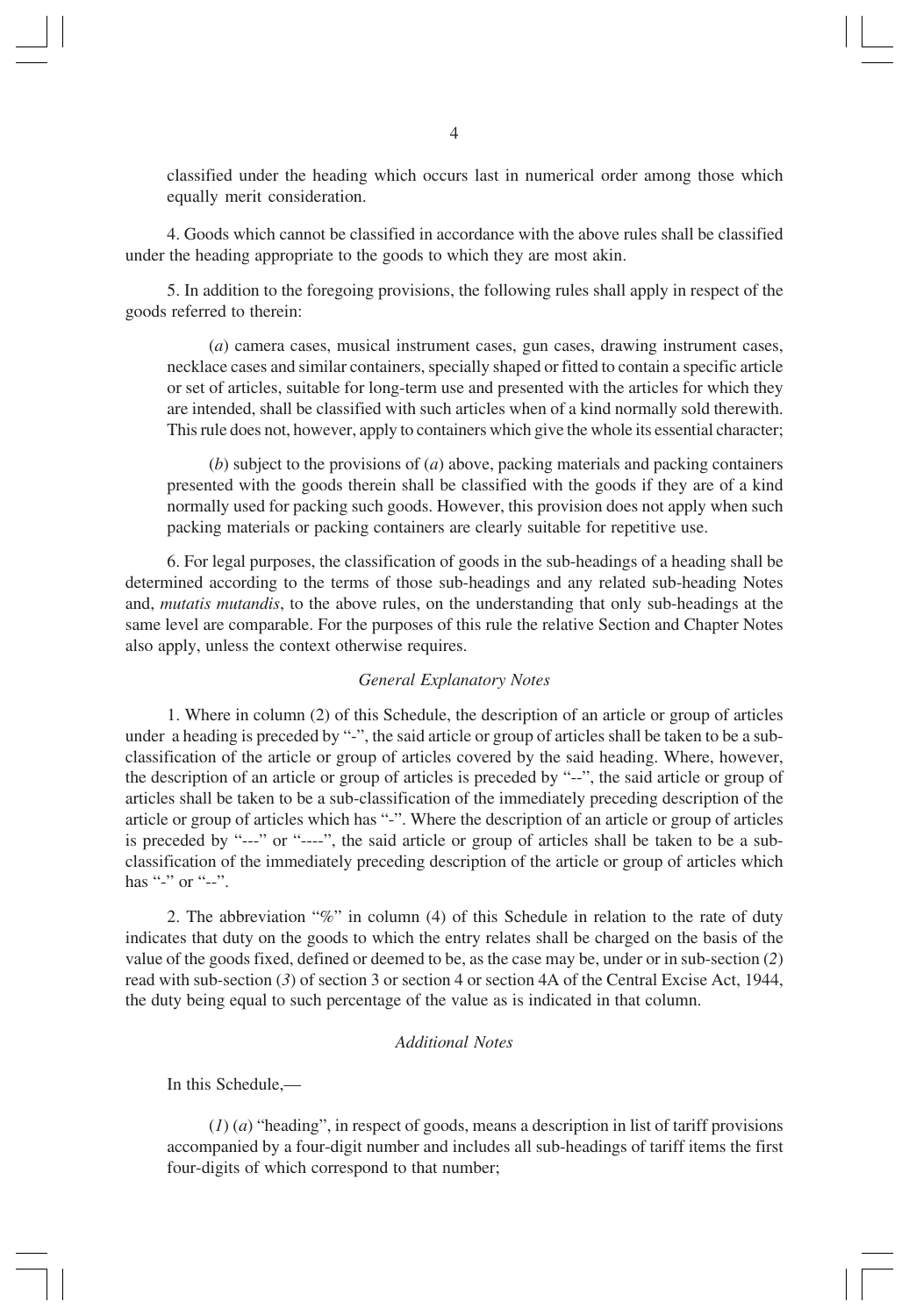(*b*) "sub-heading", in respect of goods, means a description in the list of tariff provisions accompanied by a six-digit number and includes all tariff items the first sixdigits of which correspond to that number;

(*c*) "tariff item" means a description of goods in the list of tariff provisions accompanying either eight-digit number and the rate of the duty of excise or eight- digit number with blank in the column of the rate of duty;

(*2*) the list of tariff provisions is divided into Sections, Chapters and Sub-Chapters;

(*3*) in column (3), the standard unit of quantity is specified for each tariff item to facilitate the collection, comparison and analysis of trade statistics.

| Abbreviations          | For                                             |
|------------------------|-------------------------------------------------|
| Amps                   | Ampere(s)                                       |
| Bq/g                   | Beequeral per gram                              |
| cc                     | Cubic centimetre                                |
| cg                     | Centigram(s)                                    |
| $\frac{Ci}{g}$         | Curie per gram                                  |
| c/k                    | Carats (1 metric carat = $2 \times 10^{-4}$ kg) |
| cm                     | Centimetre(s)                                   |
| $\text{cm}^3$          | Cubic centimetre(s)                             |
| dyne/Cm                | Dyne per centimetre                             |
| g                      | Gram(s)                                         |
| $g/cm^3$               | Gram per cubic centimetre                       |
| gi F/S                 | Gram of fissile isotopes                        |
| g/m <sup>2</sup>       | Gram per square metre                           |
| g.v.w.                 | Gross vehicle weight                            |
| HP                     | Horse Power                                     |
| K cal/Kg               | Kilocalorie per Kilogram                        |
| kg.                    | Kilogram(s)                                     |
| kPa                    | Kilo Pascal                                     |
| kPa. m <sup>2</sup> /g | Kilo Pascal square metre per gram               |
| kN/m                   | Kilo Newton/Metre                               |
| <b>kVA</b>             | Kilovolt Ampere(s)                              |

*LIST OF ABBREVIATIONS USED*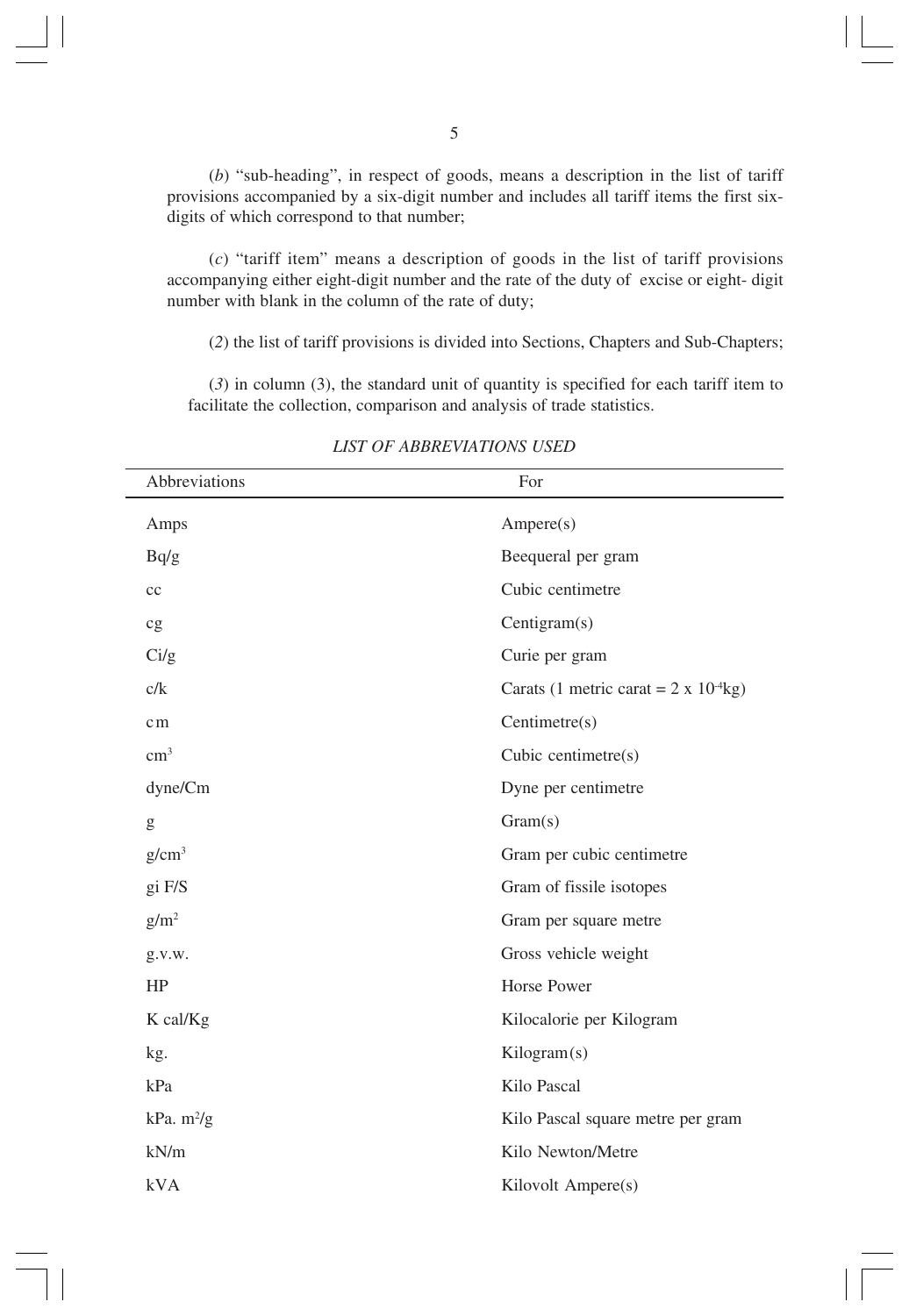| kvar           | Kilovolt ampere reactive (s) |
|----------------|------------------------------|
| kW             | Kilo Watt                    |
| 1              | $\textrm{Litre}(s)$          |
| m              | Metre(s)                     |
| m <sup>2</sup> | Square metre(s)              |
| m <sup>3</sup> | Cubic metre $(s)$            |
| m <sub>m</sub> | Millimetre(s)                |
| mn             | Milli Newton                 |
| MPa            | Milli pascal                 |
| mt             | Metric tonne                 |
| MW             | Mega Watt                    |
| N/m            | Newton per metre             |
| pa             | Number of pairs              |
| Rs.            | Rupees                       |
| sq.            | Square                       |
| <b>SWG</b>     | <b>Standard Wire Gauge</b>   |
| $\mathsf{t}$   | Tonne(s)                     |
| Tu             | Thousand in number           |
| u              | Number                       |
| V              | Volt(s)                      |
| Vol.           | Volume                       |
| W              | Watt                         |
| 1000 kWh       | 1000 kilowatt hours          |

# **Amendment of all Central Excise Notifications after introduction of 8 digit code: [Notifn. No.1/2005-CE., dt. 24.2.2005**

In exercise of the powers conferred by sub-section (1) of section 5A of the Central Excise Act, 1944 (1 of 1944) read with sub-section (3) of section 3 of the Additional Duties of Excise (Goods of Special Importance) Act, 1957 (58 of 1957) and sub-section (3) of section 3 of the Additional Duties of Excise (Textiles and Textile Articles) Act, 1978 (40 of 1978), the Central Government, being satisfied that it is necessary in the public interest so to do, hereby makes the following or further amendments in all the notifications of the Government of India in the Ministry of Finance (Department of Revenue) issued under any of the said sections and which are for the time being in force on the date of commencement of the Central Excise Tariff (Amendment) Act, 2004 (5 of 2005), namely:-

6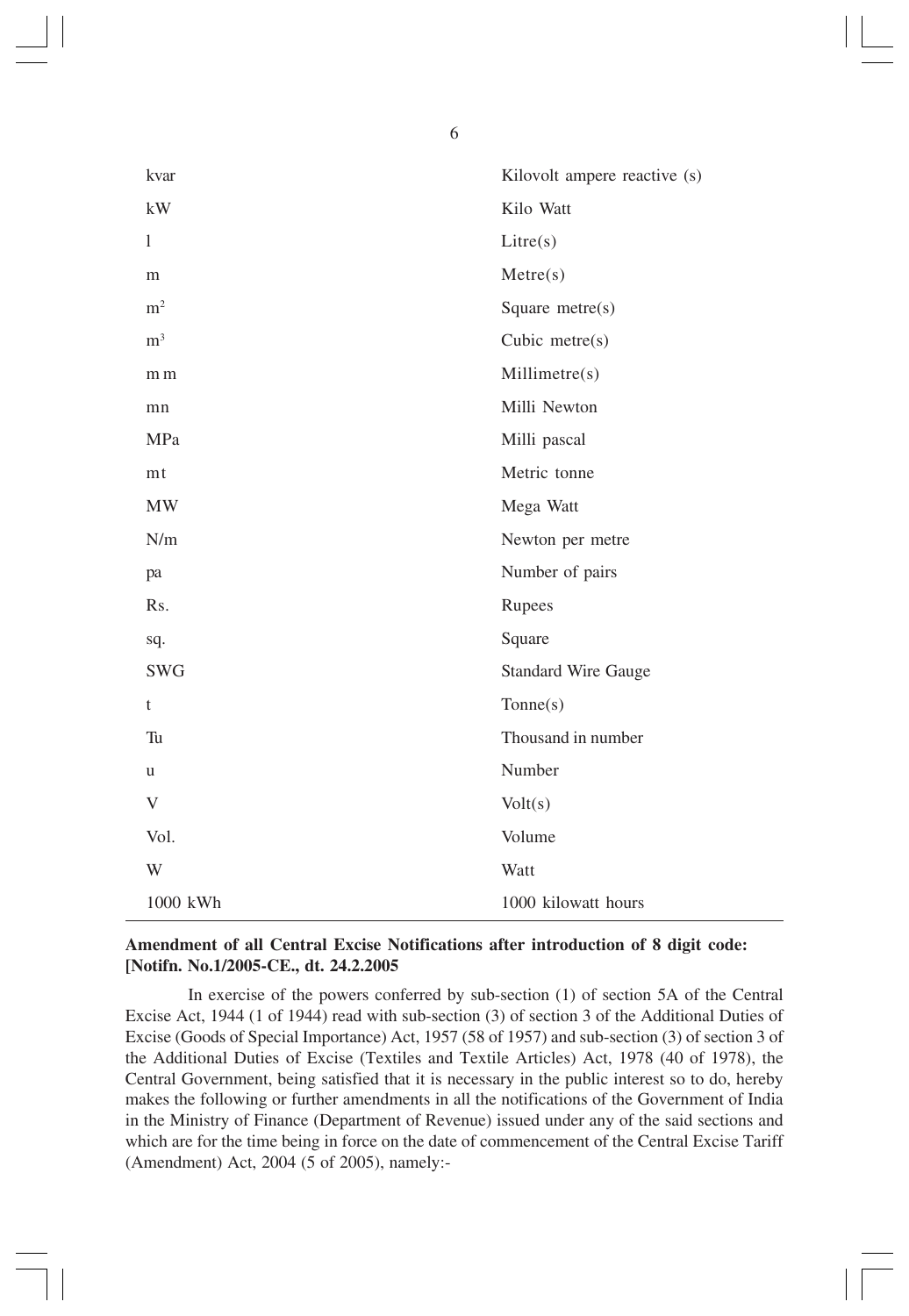In each of the said notifications, for the references to the Chapter or heading No. or subheading No. of the First Schedule or the Second Schedule to the Central Excise Tariff Act, 1985 (5 of 1986), as the case may be, relating to any goods or class of goods, wherever occurring in the said notification, the corresponding references of the Chapter, heading, sub-heading or tariff item of the First Schedule or the Second Schedule to the said Central Excise Tariff Act, as amended by the Central Excise Tariff (Amendment) Act, 2004 ( 5 of 2005) shall be substituted.

This notification shall come into force on the  $28<sup>th</sup>$  day of February, 2005.

# **Amendment to all Central Excise notifications issued under sub-section (1) of section 5A of Central Excise Act, 1944, read with Sec. 136 of the Finance Act, 2001 and Section 169 of Finance Act, 2003, after introduction of 8 digit code.**

#### **[Notification No. 2/2005-Central Excise, dt. 24.2.2005]**

In exercise of the powers conferred by sub-section (1) of section 5A of the Central Excise Act, 1944 (1 of 1944) read with sub-section (3) of section 136 of the Finance Act, 2001 (14 of 2001) and section 169 of the Finance Act, 2003 (32 of 2003), the Central Government, being satisfied that it is necessary in the public interest so to do, hereby makes the following or further amendments in all the notifications of the Government of India in the Ministry of Finance (Department of Revenue) issued under any of the said sections and which are for the time being in force on the date of commencement of the Central Excise Tariff (Amendment) Act, 2004 (5 of 2005), namely:-

In each of the said notifications, for the references to the Chapter or heading No. or subheading No. of the First Schedule or the Second Schedule to the Central Excise Tariff Act, 1985 (5 of 1986), as the case may be, relating to any goods or class of goods, wherever occurring in the said notification, the corresponding references of the Chapter, heading, sub-heading or tariff item of the First Schedule or the Second Schedule to the said Central Excise Tariff Act, as amended by the Central Excise Tariff (Amendment) Act, 2004 (5 of 2005) shall be substituted.

This notification shall come into force on the 28<sup>th</sup> day of February, 2005.

# **Amendment to all Central Excise notifications issued under sub-section (1) & (2) of Section 4A after introduction of 8 digit code :**

#### **[Notification No.5/2005-Central Excise (N.T.), dt. 24.2.2005]**

In exercise of the powers conferred by sub-section (1) and sub-section (2) of section 4A of the Central Excise Act, 1944 (1 of 1944), the Central Government, being satisfied that it is necessary in the public interest so to do, hereby makes the following or further amendments in all the notifications of the Government of India in the Ministry of Finance (Department of Revenue) issued under the said section and which are for the time being in force on the date of commencement of the Central Excise Tariff (Amendment) Act, 2004 (5of 2005), namely:-

In the said notifications, for the references to the Chapter or heading No. or sub-heading No. of the First Schedule to the Central Excise Tariff Act, 1985 (5 of 1986), relating to any goods or class of goods, wherever occurring in the said notification, the corresponding references of the Chapter, heading, sub-heading or tariff item of the First Schedule to the said Central Excise Tariff Act, as amended by the Central Excise Tariff (Amendment) Act, 2004 (5 of 2005) shall be substituted.

This notification shall come into force on the  $28<sup>th</sup>$  day of February, 2005.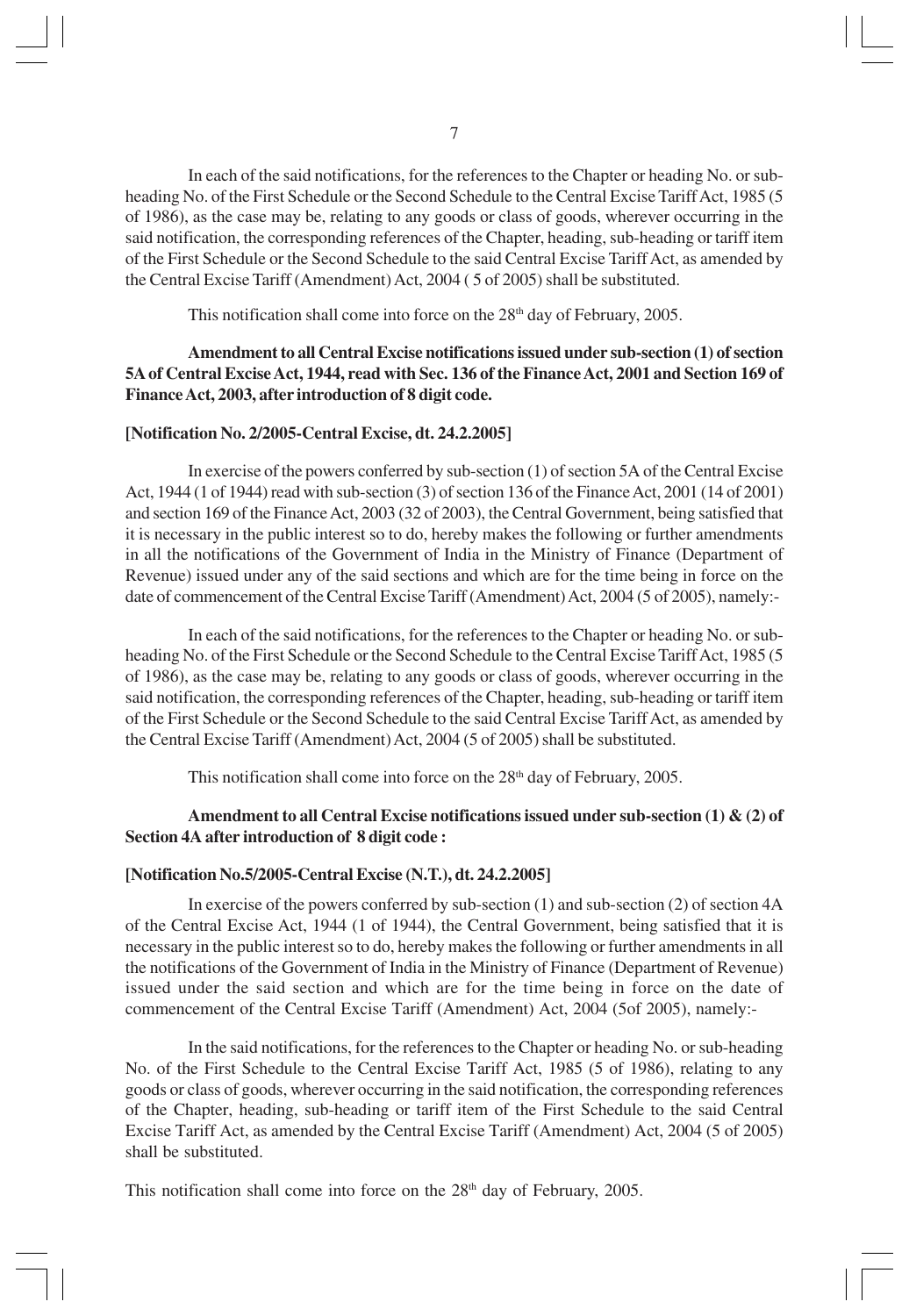# **3. ADDITIONAL DUTIES OF EXCISE (GOODS OF SPECIAL IMPORTANCE) ACT, 1957 (58 OF 1957)**

### *24th December, 1957*

*An Act to provide for the levy and collection of additional duties of excise on certain goods and for the distribution of a part of the net proceeds thereof among the States in pursuance of the principles of distribution formulated and the recommendations made by the Finance Commission in its second report dated the 18th December, 1990.*

BE it enacted by Parliament in the Eighth Year of the Republic of India as follows:

**1.** Short title and extent. — (1) This Act may be called the Additional Duties of Excise (Goods of Special Importance) Act,1957.

(2) It extends to the whole of India.

# **2. Definitions.** — In this Act, —

(a) "additional duties" means the duties of excise levied and collected under sub-section (1) of Section 3;

(b) "State" does not include a Union territory;

(c) Omitted.

**3.** Levy and collection of Additional Duties. — (1) There shall be levied and collected in respect of the goods described in column (3) of the First Schedule produced or manufactured in India and on all such goods lying in stock within the precincts of any factory, warehouse or other premises where the said goods were manufactured, stored or produced, or in any premises appurtenant thereto duties of excise at the rate or rates specified in column (4) of the said Schedule. (2) The duties of excise referred to in sub-section (1) in respect of the goods specified therein shall be in addition to the duties of excise chargeable on such goods under the Central Excise Act, 1944 (1 of 1944), or any other law for the time being in force.

(3) The provisions of the Central Excise Act, 1944 (1 of 1944), and the rules made thereunder, including those relating to refunds, exemptions from duty, offences and penalties, shall, so far as may be, apply in relation to the levy and collection of the additional duties as they apply in relation to the levy and collection of the duties of excise on the goods specified in subsection (1)

**4. Distribution of additional duties among States. —** During each financial year, there shall be paid out of the Consolidated Fund of India to the States in accordance with the provisions of the Second Schedule such sums, representing a part of the net proceeds of the additional duties levied and collected during that financial year, as are specified in that Schedule.

**5. Expenditure to be charged on the Consolidated Fund of India. —** Any expenditure under the provisions of this Act shall be expenditure charged on the Consolidated Fund of India.

**6. Powers to make rules.**—(1) The Central Government may, by notification in the Official Gazette, make rules providing for the time at which and the manner in which any payments under the provisions of this Act, are to be made, for the making of adjustments between one financial year and another and for any other incidental or ancillary matters.

(2) Every rule made under this section shall be laid as soon as may be after it is made, before each House of Parliament while it is in session for a total period of thirty days which may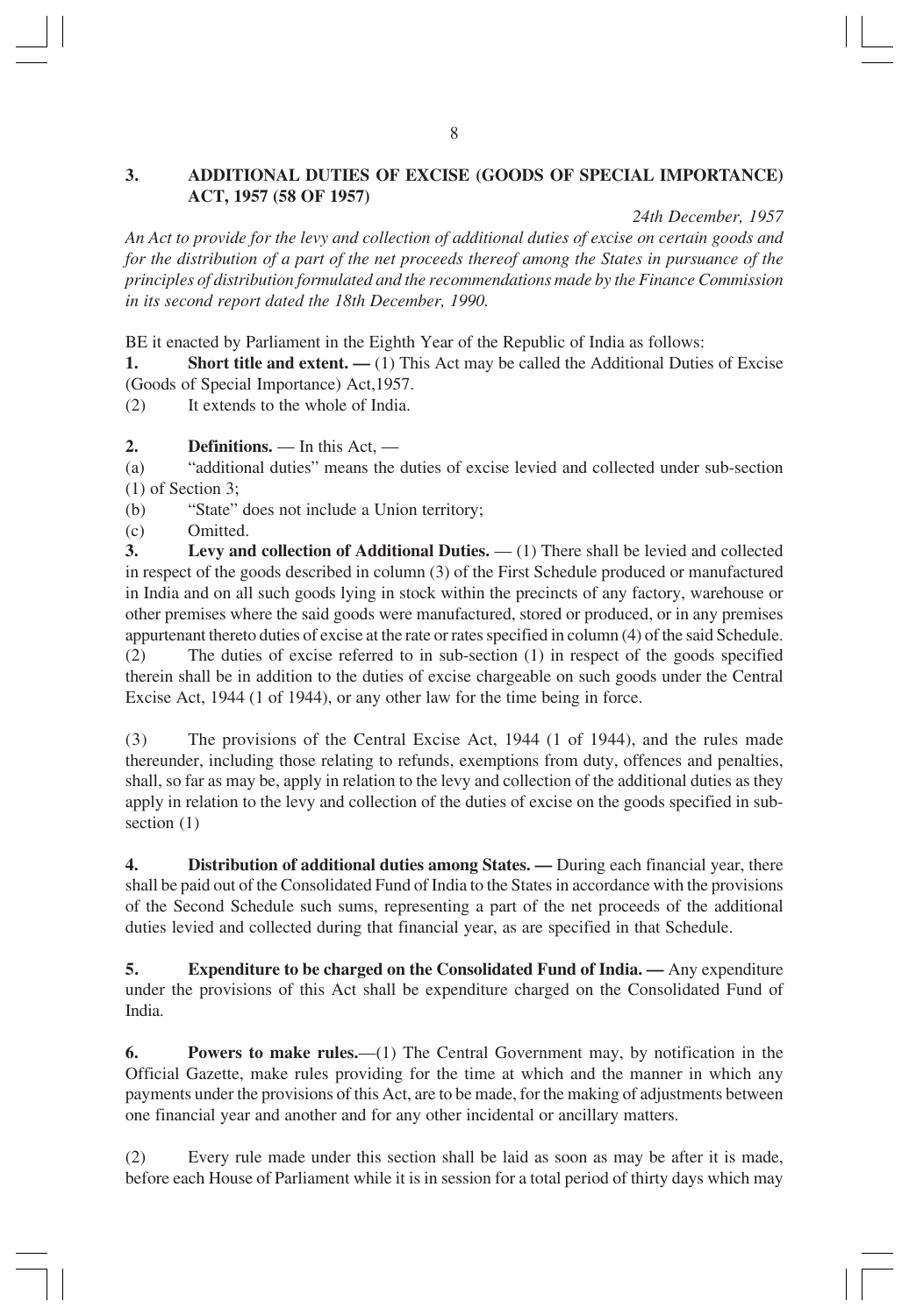be comprised in one session or in two or more successive sessions, and if, before the expiry of the session immediately following the session or the successive sessions aforesaid, both Houses agree in making any modification in the rule, or both Houses agree that the rule should not be made, the rule shall thereafter have effect only in such modified form or be of no effect, as the case may be; so however that any such modification or annulment shall be without prejudice to the validity of anything previously done under that rule.

**7. Declaration of certain goods to be of special importance in inter-State trade or commerce.** — Repealed by Act No. 31 of 1958, s.12 (w.e.f. 1.10.1958)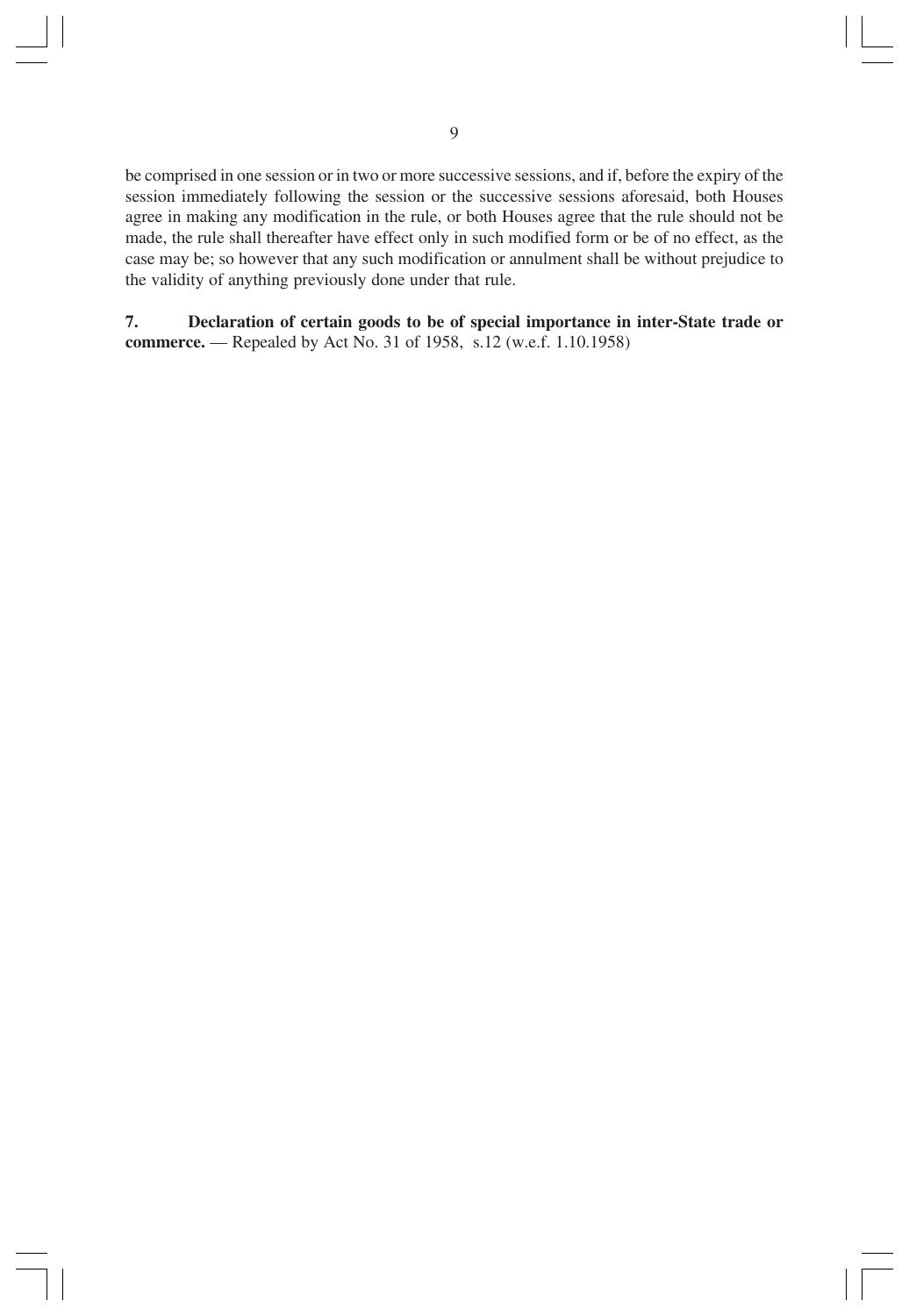# **4. ADDITIONAL DUTIES OF EXCISE (TEXTILES AND TEXTILE ARTICLES) ACT, 1978 (40 OF 1978)**

6th December, 1978

An Act to provide for the levy and collection of additional duties of excise on certain textiles and textile articles.

BE it enacted by Parliament in the Twenty-ninth Year of the Republic of India as follows:—

**1.** Short title and commencement.—(1) This Act may be called the Additional Duties of Excise (Textiles and Textile Articles) Act, 1978.

(2) It shall be deemed to have come into force on the 4th day of October, 1978.

# **2. Omitted**

**3. Levy and collection of additional duties of excise on certain textiles and textile articles.** — (1) When goods of the description mentioned in the Schedule chargeable with a duty of excise under the Central Excise Act, 1944 (1 of 1944), read with any notification for the time being in force issued by the Central Government in relation to the duty so chargeable (not being a notification providing for any exemption for giving credit with respect to, or reduction of duty of excise under the said Act on such goods equal to, any duty of excise under the said Act, or the additional duty under Section 3 of the Customs Tariff Act, 1975 (51 of 1975), already paid on the raw material used in the production or manufacture of such goods), are assessed to duty, there shall be levied and collected a duty of excise equal to fifteen per cent of the total amount so chargeable on such goods.

(2) The duties of excise referred to in sub-section (1) in respect of the goods specified in the Schedule shall be in addition to the duties of excise chargeable on such goods under the Central Excise Act, 1944 (1 of 1944), or any other law for the time being in force and shall be levied for the purpose of Union and the proceeds thereof shall not be distributed among the States.

(3) The provisions of the Central Excise Act, 1944 (1 of 1944), and the rules made thereunder, including those relating to refunds and exemptions from duties, shall, so far as may be, apply in relation to the levy and collection of the duties of excise leviable under this section in respect of any goods as they apply in relation to the levy and collection of the duties of excise on such goods under that Act or those rules.

**4. Repeal and saving.** — (1) The Additional Duties of Excise (Textiles and Textile Articles) Ordinance, 1978 (4 of 1978), is hereby repealed.

(2) Notwithstanding such repeal, anything done or any action taken under the Ordinance so repealed shall be deemed to have been done or taken under the corresponding provisions of this Act.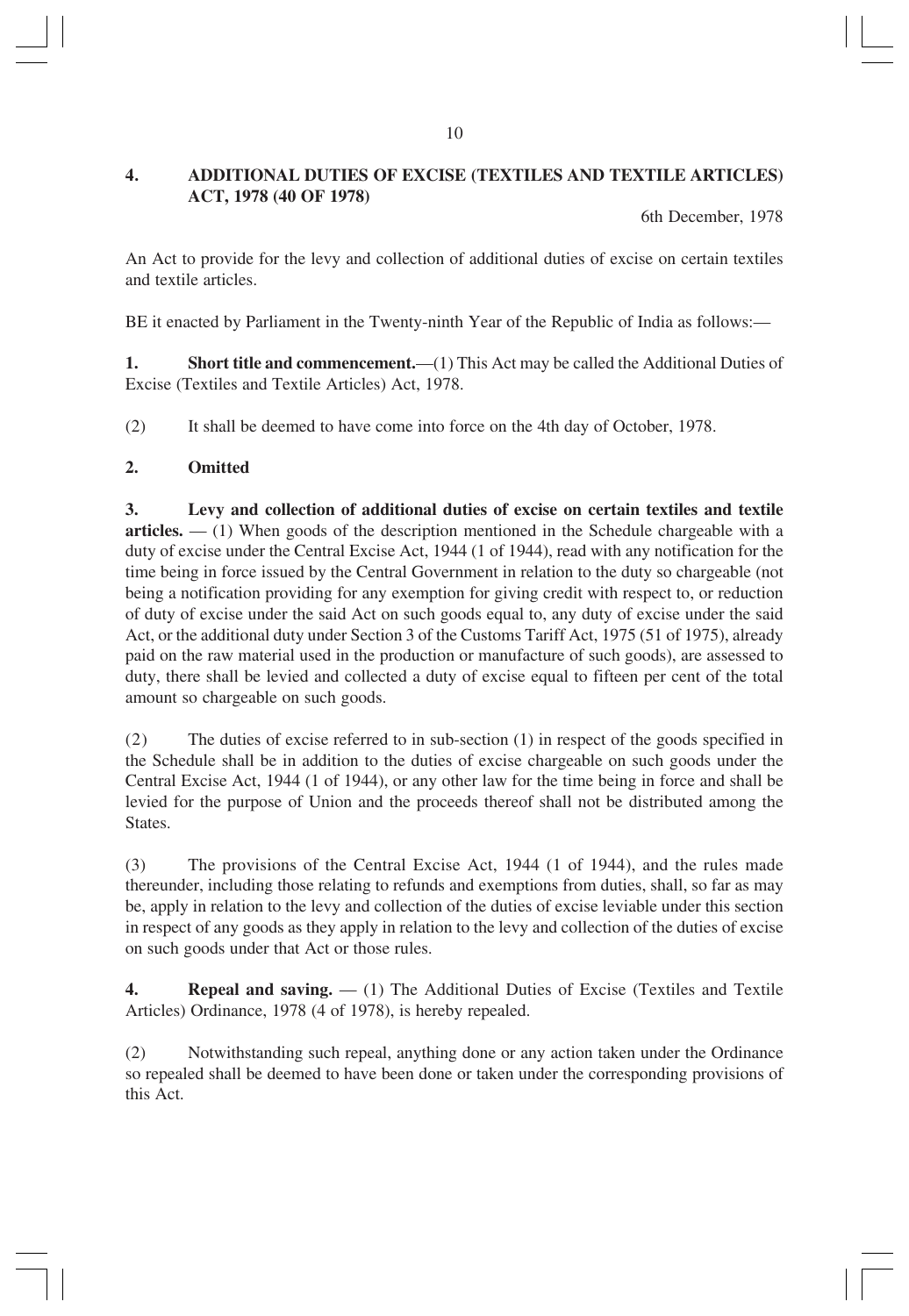# THE SCHEDULE (See Section 3) **NOTES**

1. In this Schedule "Chapter" and "heading" mean a Chapter or heading in the Schedule to the Central Excise Tariff Act, 1985.

2. The rules for the interpretation of the Schedule to the Central Excise Tariff Act, 1985, and the Section and Chapter Notes of the said Schedule shall apply for the purposes of classification of goods specified in this Schedule.

| Sl. No. | <b>Description of goods</b> |
|---------|-----------------------------|
|         |                             |

**(1) (2)**

1. Silk, that is to say, all goods falling within Chapter 50.

- 2. Wool, that is to say, all goods falling within Chapter 51 other than fabrics of heading Nos. 51.10,51.11 and 51.12.
- 3. Cotton, that is to say, all goods falling within Chapter 52.
- 4. Man-made filaments, that is to say, all goods falling within Chapter 54.
- 5. Man-made staple fibres, that is to say, all goods falling within Chapter 55.
- 6. Terry towelling and similar woven terry fabrics, falling within heading No. 58.02.
- 7. Tulles and other net fabrics, not including woven, knitted or crocheted fabrics; lace in the piece, in strips or in motifs, other than fabrics of heading No. 60.02.
- 8. Knitted or crocheted fabrics, that is to say, all goods falling within Chapter 60.
- 9. Metallised yarn, falling within heading No. 56.05.
- 10. Embroidery in the piece, in strips or in motifs, falling within heading No. 58.05.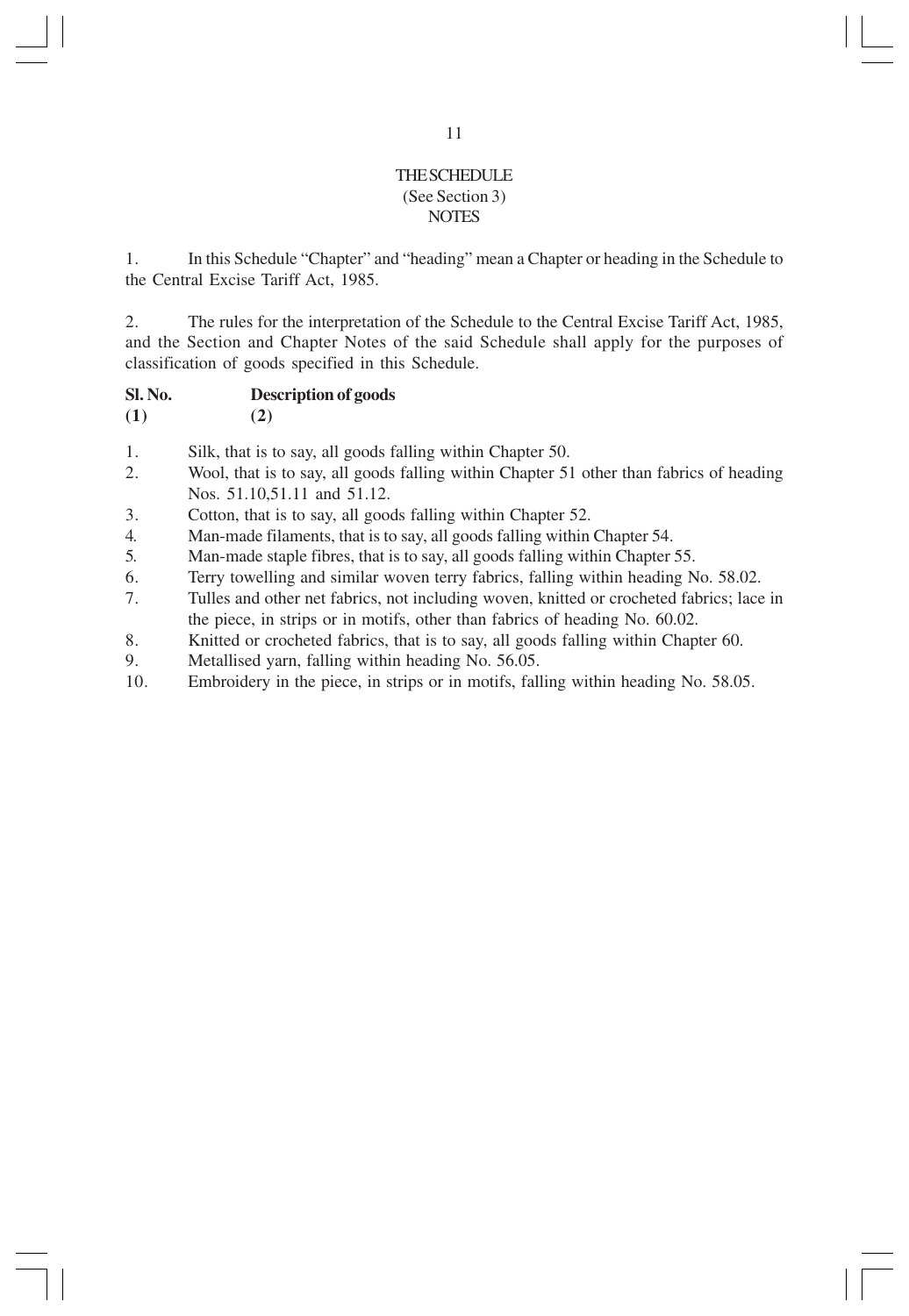# **5. PROVISIONAL COLLECTION OF TAXES ACT, 1931 (16 of 1931)**

28th September, 1931

An Act to amend the law providing for the immediate effect for a limited period of provisions in Bills relating to the imposition or increase of duties of customs or excise.

WHEREAS it is expedient to amend the law providing for the immediate effect for a limited period of provisions in Bills relating to the imposition or increase of duties of customs or excise, it is hereby enacted as follows:-

**1.** Short title. — This Act may be called the Provisional Collection of Taxes Act, 1931.

**2. Definition.** — In this Act, a "declared provision" means a provision in a Bill in respect of which a declaration has been made under section 3.

**3.** Power to make declarations under this Act. — Where a Bill to be introduced in Parliament on behalf of Government provides for the imposition or increase of duty of customs or excise, the Central Government may cause to be inserted in the Bill a declaration that it is expedient in the public interest that any provision of the Bill relating to such imposition or increase shall have immediate effect under this Act.

**4. Effect of declarations under this Act, and duration thereof.—** (1) A declared provision shall have the force of law immediately on the expiry of the day on which the Bill containing it is introduced.

(2) A declared provision shall cease to have the force of law under the provisions of this Act -

(a) when it comes into operation as an enactment, with or without amendment, or

(b) when the Central Government, in pursuance of a motion passed by Parliament, directs, by notification in the Official Gazette, that it shall cease to have the force of law, or (c) if it has not already ceased to have the force of law under clause (a) or clause

(b), then on the expiry of seventy-fifth day after the day on which the Bill containing it was introduced.

**5. Certain refunds to be made when declarations cease to have effect. -** (1) Where a declared provision comes into operation as an enactment in an amended form before the expiry of the seventy-fifth day after the day on which the Bill containing it was introduced, refunds shall be made of all duties collected which would not have been collected if the provision adopted in the enactment had been the declared provision:

Provided that the rate at which refunds of any duty may be made under this sub-section shall not exceed the difference between the rate of such duty proposed in the declared provision and the rate of such duty in force when the Bill was introduced.

(2) Where a declare provision ceases to have the force of law under clause (b) or clause (c) of sub-section (2) of section 4, refunds shall be made of all duties collected which would not have been collected if the declaration in respect of it had not been made.

**6.** Repeal. — (Repealed by Act 1 of 1938, s. 2 and Sch).

# **6. PROVISIONS OF FINANCE (NO.2) ACT 2004 RELATING TO LEVY OF EDUCATION CESS ON EXCISABLE GOODS**

# **Section 91:**

(1) Without prejudice to the provisions of sub-section (11) of section 2, there shall